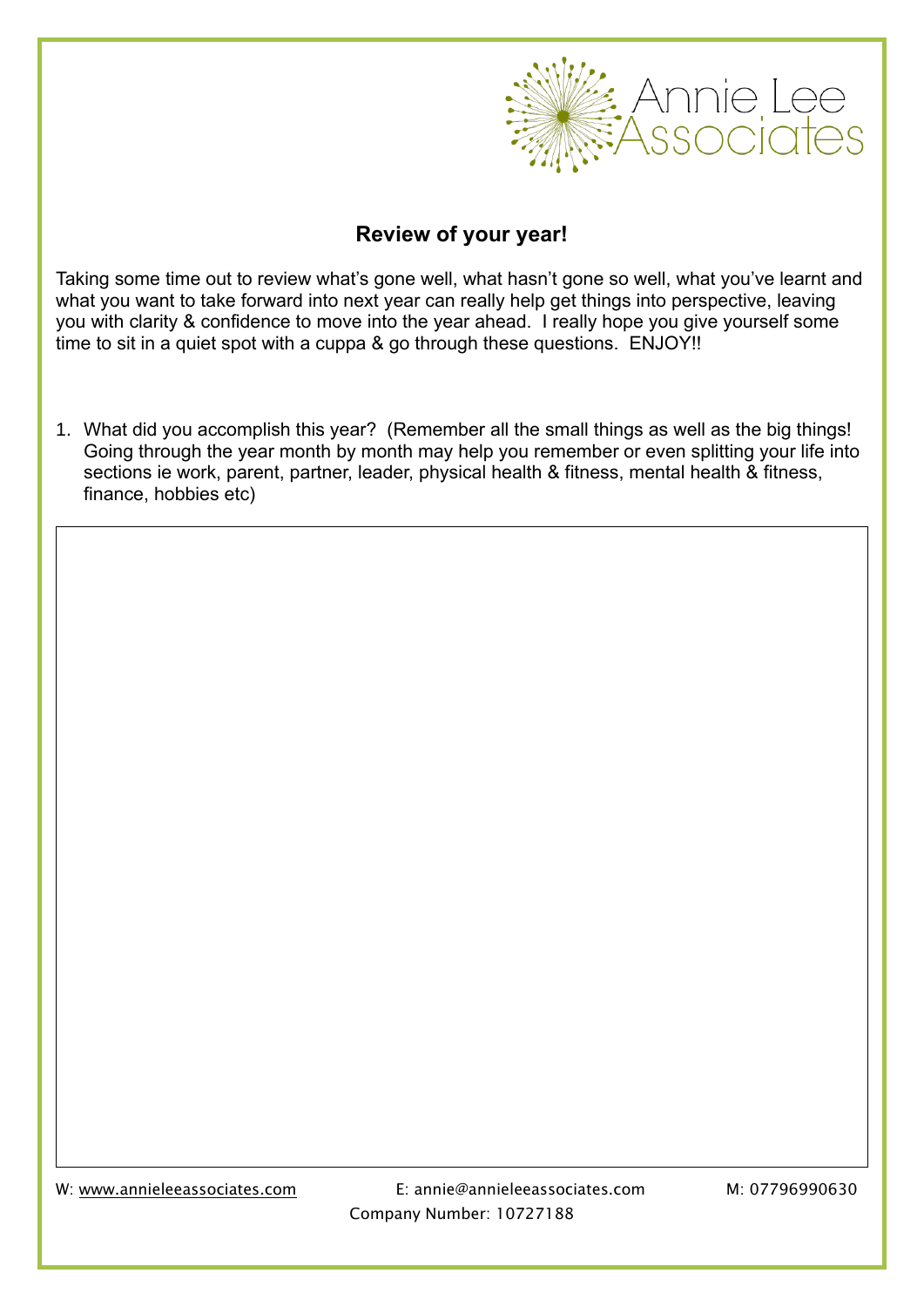

2. What didn't go so well this year?

3. What have you learnt from BOTH the accomplishments and the disappointments? What personal qualities, strengths, beliefs, environment &/or resources enabled you to achieve your accomplishments, what led to the disappointments?

W: [www.annieleeassociates.com](http://www.annieleeassociates.com/) E: annie@annieleeassociates.com M: 07796990630 Company Number: 10727188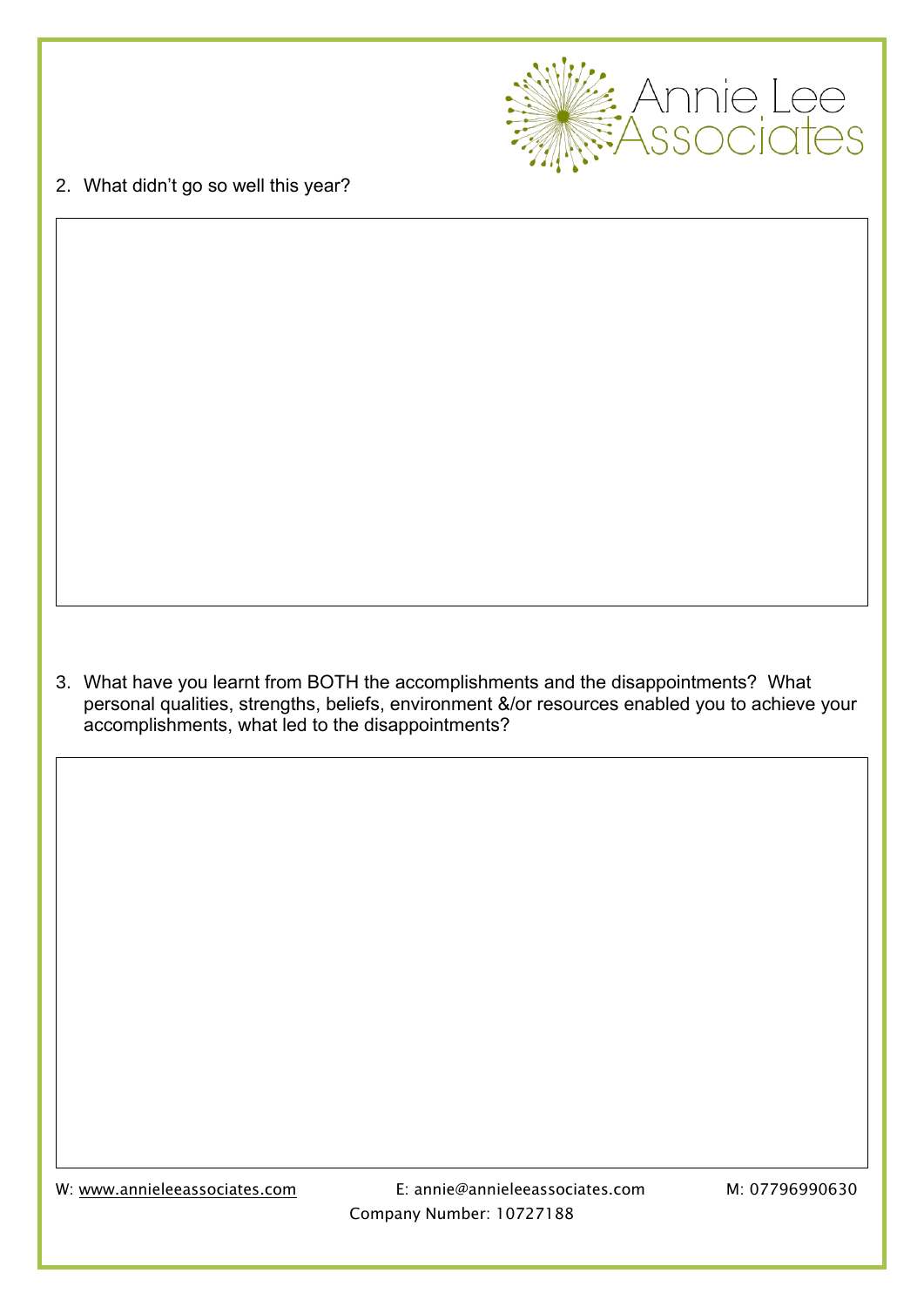

4. What 3 bits of advice would you give yourself going into next year?

5. How are you going to keep this advice front and centre of your mind when facing challenges & working towards a goal?

W: [www.annieleeassociates.com](http://www.annieleeassociates.com/) E: annie@annieleeassociates.com M: 07796990630 Company Number: 10727188